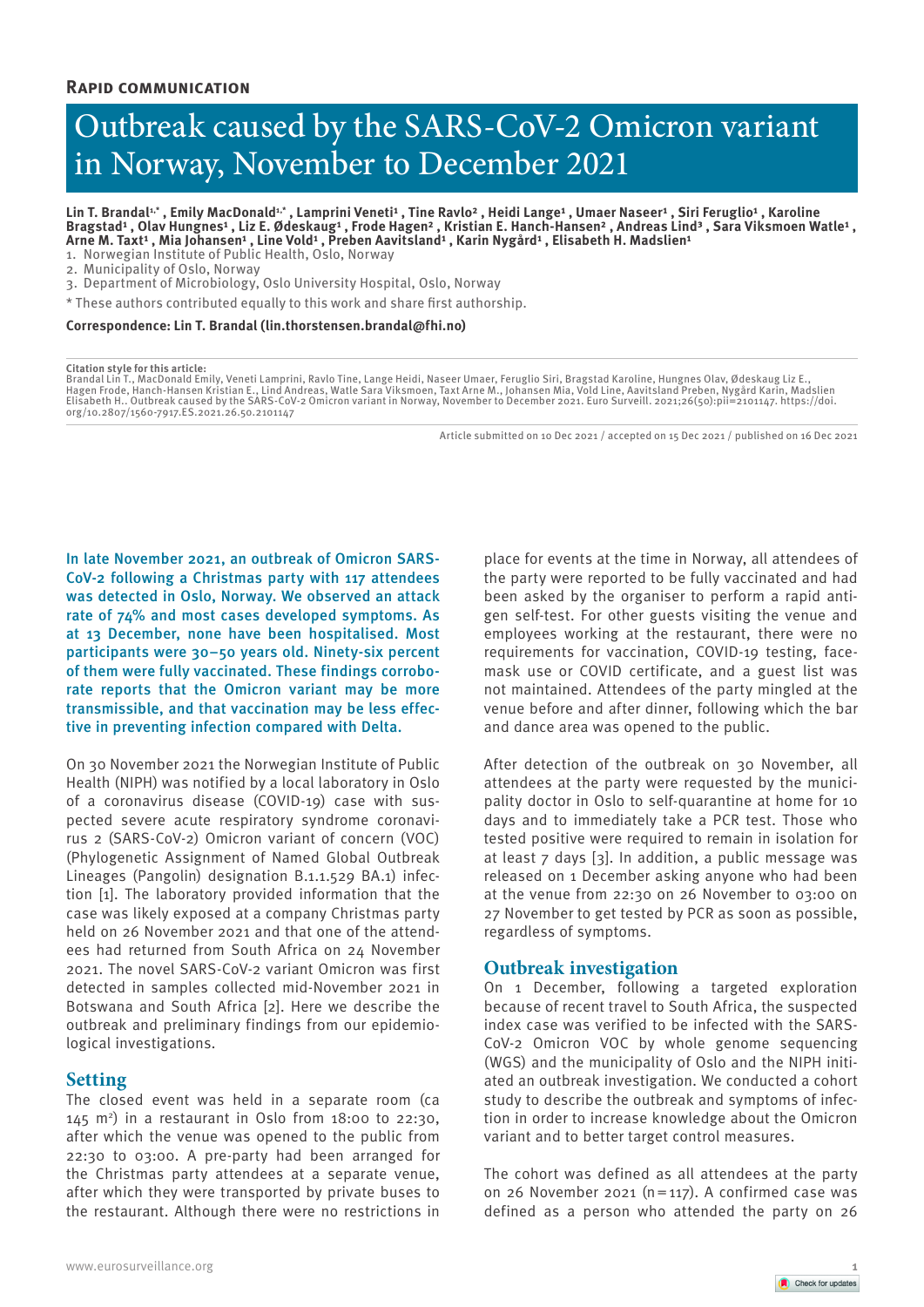November 2021 and tested positive for the SARS-CoV-2 Omicron variant up to 13 December, through either PCR variant screening and/or WGS. A probable case was defined as a person who attended the party on 26 November and tested positive for SARS-CoV-2 by PCR. Contact details for the attendees were obtained from the organisers. Participants were interviewed by a team at the NIPH by telephone between  $4$  and  $6$ December, using a standardised questionnaire to collect demographic and clinical information, including date of onset and duration of a predefined list of symptoms, where relevant.

# **Laboratory analysis**

All SARS-CoV-2 positive samples from the party attendees were screened for SARS-CoV-2 virus variants in different local laboratories, mostly by S-gene 69/70 deletion or single-nucleotide polymorphism (SNP) targeted PCR for different other markers that were suited to differentiate Omicron from the hitherto completely predominant Delta variant. Available samples were also subjected to WGS. Whole genome sequences were submitted to Global Initiative on Sharing All Influenza Data (GISAID). Suspected outbreak index: EPI\_ISL\_7040235.

# **Demographic and clinical information**

In total, 111 out of 117 attendees (95%) participated in the interviews. Respondents had an average age of 39 years (SD: 9.2; median: 38; range: 26–68) and 48  $(43%)$  of them were women. Most respondents (n = 107; 96%) were fully vaccinated. Eighty-nine percent of the respondents ( $n = 99$ ) had received two doses of mRNA vaccines. None reported having received a booster dose. All respondents reported having a negative rapid antigen self-test taken at home or PCR within 1–2 days before attending the event. Eight (7%) respondents had previously had COVID-19, but none in the previous 4 months, according to information gathered through the interviews.

Of the 111 respondents, 66 (59%) were confirmed cases (26 based on WGS and 40 based on PCR VOC screening) and 15 (14%) were probable cases (PCR-positive only). One PCR-positive attendee was confirmed to be infected with SARS-CoV-2 Delta variant (Pango lineage B.1.617.2), and subsequently excluded from further analysis. The total attack rate for the Omicron variant was 74% (81/110) (Figure). The cases had an average age of 38 years (SD: 8.6; median 36, range: 26–61) and 35 (43%) were women. The remaining 29 attendees did not have a positive PCR result by 13 December 2021.

Assuming exposure occurred at the party, the incubation period for symptomatic cases ranged from 0 to 8 days with a median of 3 days (interquartile range: 3−4). One case was asymptomatic and 74 (91%) reported at least three symptoms. Among the 81 cases, the most common symptoms were cough (83%), followed by runny/stuffy nose (78%), fatigue/lethargy (74%), sore throat (72%), headache (68%) and fever (54%) (Table). When asked to grade the severity of symptoms on a scale from 1 (no symptoms) to 5 (significant symptoms), 42% (33/79) reported level 3 symptoms, whereas 11%  $(9/79)$  reported level 4 symptoms. None of the cases required hospitalisation up to 13 December 2021.

Duration of symptoms cannot be estimated accurately since 62 (78%) of the 80 symptomatic cases were still experiencing symptoms at the time of the interviews. Seven cases reported symptoms consistent with COVID-19 within 2 weeks prior the party, withless than five reporting onset more than 1 week before the party. Seven cases reported recent (≤7days) travel abroad, three in Africa and four in Europe. None of these cases reported symptoms in the period before the party. Almost all  $(n = 104; 95%)$  of the 110 respondents reported being at work the week before the party and  $87\%$  (n = 96) shared offices.

# **Vaccination status**

Most of the cases ( $n = 79$ ; 98%) and non-cases ( $n = 27$ ; 93%) were fully vaccinated with a median time since receiving the last vaccine dose of 79 days for cases and 87 days for non-cases (no statistically significant difference, Wilcoxon rank-sum p=0.48). Among cases who had received two vaccine doses, 55% (41/75) received Comirnaty (BNT162b2 mRNA, BioNTech-Pfizer, Mainz, Germany/New York, United States (US)) whereas 23% (17/75) received Spikewax (mRNA-1273, Moderna, Cambridge, US). Among the 25 non-cases who had received two doses, seven received Comirnaty whereas 12 received Spikewax.

In addition, during the investigation and as at 13 December, we detected nearly 70 other guests that were likely infected at the venue, and the Omicron variant was detected in 53 of these through PCR variant screening or sequencing.

# **Discussion**

Our preliminary investigation of the first outbreak in Norway with the Omicron VOC supports the notion that this SARS-CoV-2 variant is highly transmissible even among fully vaccinated people. Given the limited knowledge on transmissibility, severity and immune escape for this VOC  $[2,4]$ , it will be important to compare outbreaks in different contexts. Superspreading events have been widely reported linked to other variants [2,5-8]. Previous outbreaks caused by the SARS-CoV-2 Delta variant have also been reported in Norway among highly vaccinated populations (data not shown). In the outbreak described here, the high attack rate with symptomatic infection was likely exacerbated by the context and setting of the outbreak (indoor location, long exposure time, crowding, and the need to talk loudly) [6,9]. Some transmission may have occurred among colleagues in the workplace or at the pre-party as some of the attendees had symptoms prior to the party. We can also not exclude that there may have been multiple virus introductions, although all attendees reported a negative test result before the party. This will further be explored when whole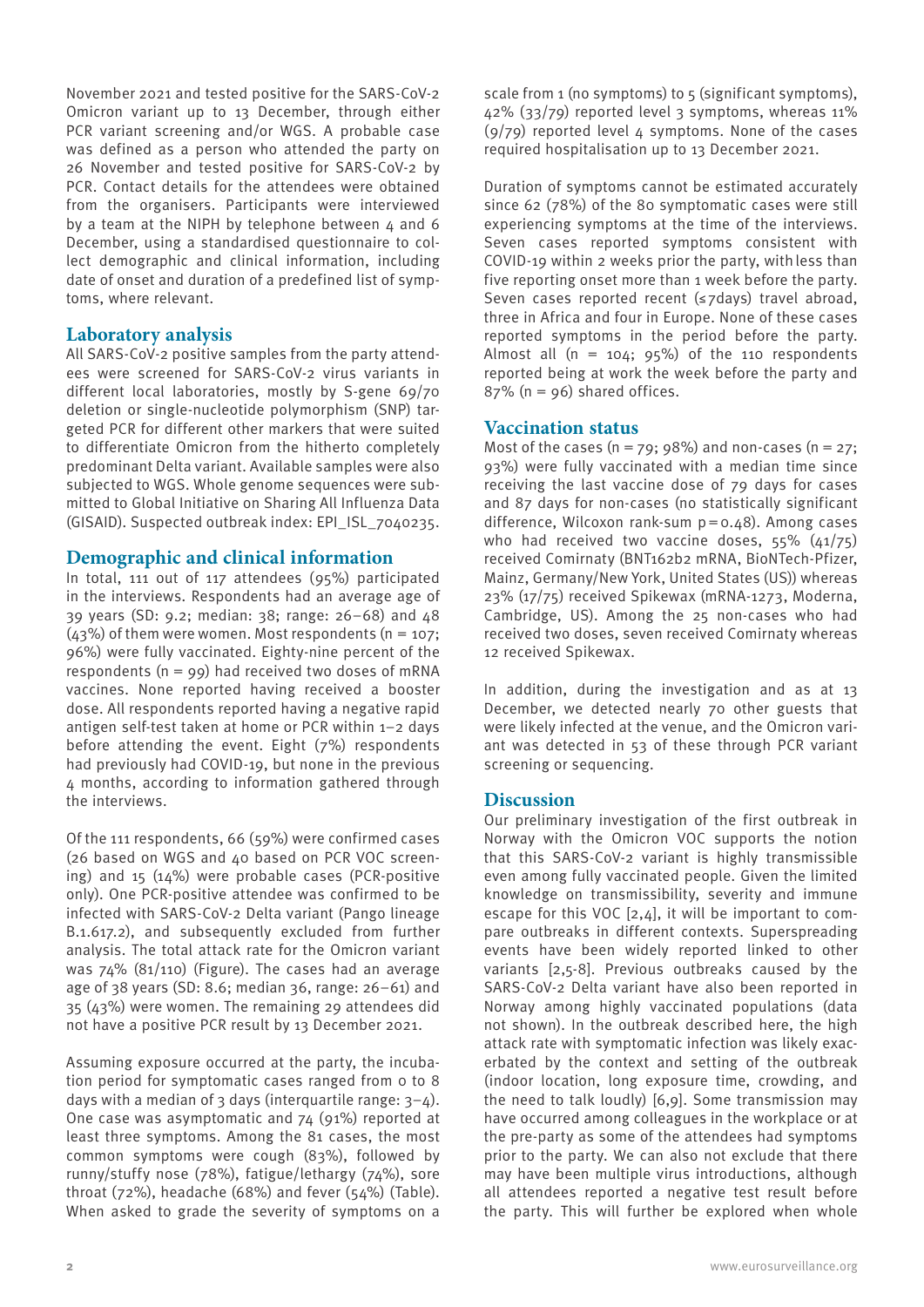## **Figure**

Distribution of COVID-19 cases infected with the SARS-CoV-2 Omicron variant by date of symptom onset and case classification, after attending Christmas party, Oslo, Norway, November−December 2021 (n=81)



Date of onset

COVID-19: coronavirus disease; SARS-CoV-2: severe acute respiratory syndrome coronavirus 2.

<sup>a</sup> One of the confirmed cases was asymptomatic and not presented in the epicurve.

b Returned from travel to Africa or Europe less than 1 week before the party. None of them reported symptoms in the period before the party.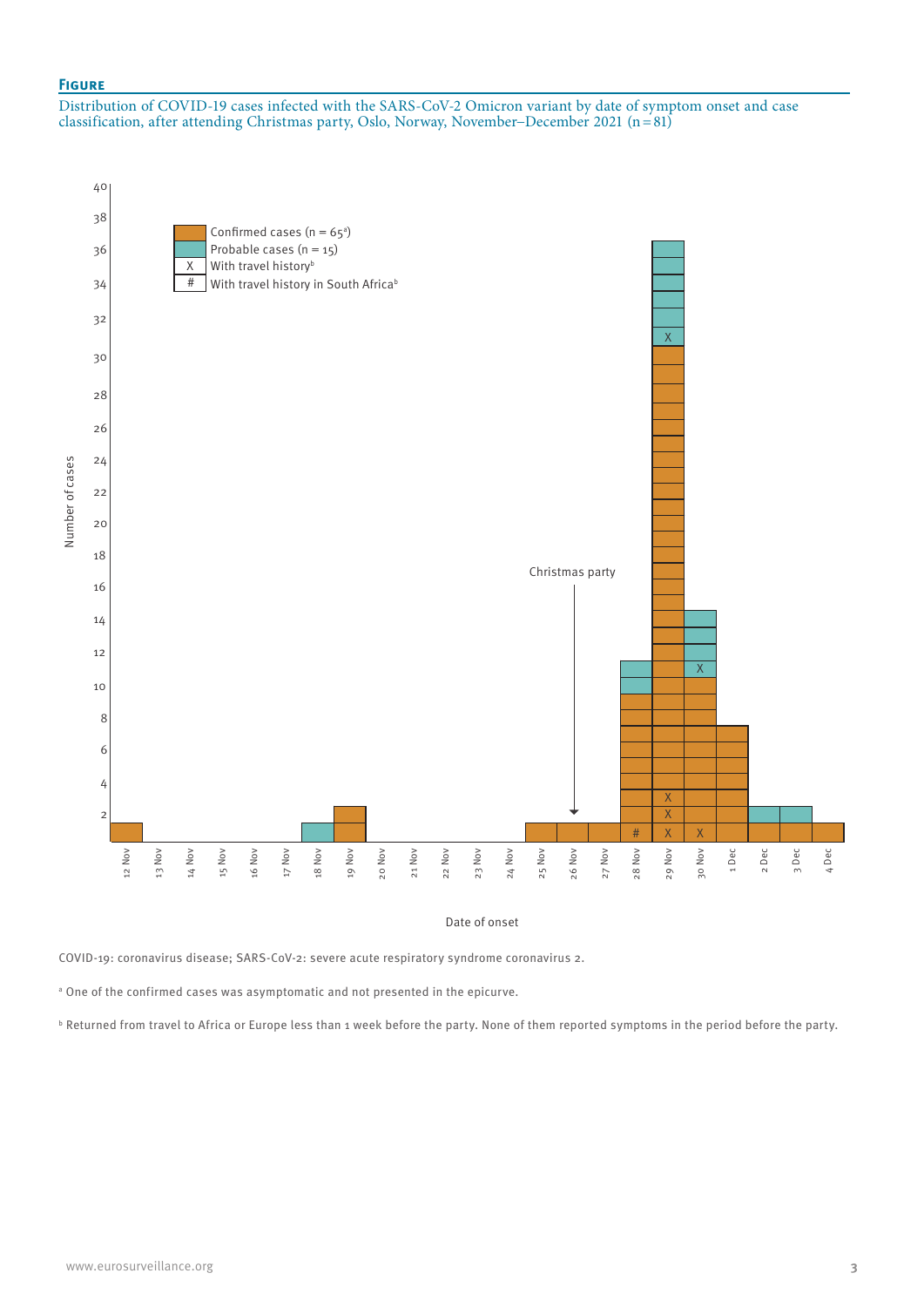## **Table**

Symptoms reported between 19 November and 3 December, by case status, in SARS-CoV-2 Omicron variant outbreak at Christmas party, Oslo, 26 November 2021 (n = 110)

|                                  | Non-cases      |                                   | Cases          |      |                                   |
|----------------------------------|----------------|-----------------------------------|----------------|------|-----------------------------------|
| Symptom                          | $(n = 29)$     |                                   | $(n = 81)^{a}$ |      |                                   |
|                                  | n <sup>b</sup> | Median duration in days $(IQR)^c$ | $\mathsf{n}$   | $\%$ | Median duration in days $(IQR)^c$ |
| Cough                            | 9              | $3(2-6)$                          | 67             | 83   | $4(3-5)$                          |
| Runny/stuffy nose                | 10             | $4(2-12)$                         | 63             | 78   | $4(2-5)$                          |
| Fatigue/lethargy                 | 6              | $3(2-4)$                          | 60             | 74   | $4(2-5)$                          |
| Sore throat                      | 11             | $2.5(1-6)$                        | 58             | 72   | $3(2-5)$                          |
| Headache                         | 5 <sub>5</sub> | -                                 | 55             | 68   | $2(2-4)$                          |
| Muscle pain                      | 5 <sub>5</sub> | -                                 | 47             | 58   | $2.5(2-4)$                        |
| Fever                            | 5 <sub>5</sub> | -                                 | 44             | 54   | $2(2-3)$                          |
| Sneezing                         | 10             | $4(2-9)$                          | 35             | 43   | $3(2-4)$                          |
| Reduced smell                    | 5 <sub>5</sub> | -                                 | 10             | 12   | $2(2-3)$                          |
| Reduced appetite                 | 5 <sub>5</sub> |                                   | 27             | 33   | $3(2-5)$                          |
| Heavy breathing                  | -              | -                                 | 10             | 12   | $2(1-5)$                          |
| Reduced taste                    | 5 <sub>5</sub> | -                                 | 19             | 23   | $2.5(2-4)$                        |
| Abdominal pain                   | 5 <sub>5</sub> | -                                 | 5              | 6    | $2(1-3)$                          |
| Any of the above listed symptoms | 19             | $4(3-7)$                          | 80             | 99   | $6(5-8)$                          |

IQR: interquartile range; SARS-CoV-2: severe acute respiratory syndrome coronavirus 2.

a One confirmed case was asymptomatic and therefore not included.

 $^{\rm b}$  Symptoms reported by less than five participants are reported as < 5.

c Duration of symptoms might have been underestimated for some participants if the symptoms were still present after the day they were interviewed. Five non-cases and 62 cases reported still having symptoms on the day they were interviewed.

genome sequencing results are available for all confirmed cases. However, our experience with this outbreak corroborates reports from other countries that the Omicron variant may be more transmissible and that vaccination may be less effective to prevent infection than for the Delta variant [4,10-13]. It is not possible to draw any conclusions regarding effectiveness of different vaccine types against infection with Omicron based on this single outbreak.

Assuming attendees were infected at the party, we observed a median incubation period of 3 days, which is short compared with previous reports for Delta and other previously circulating non-Delta SARS-CoV-2 (4.3 and 5.0 days, respectively) [14]. Furthermore, almost all cases developed at least one symptom, and more than half (54%) reported fever. Attendees will be interviewed at least once more in the coming days in order to follow up on symptoms, duration and secondary transmission to household members.

The outbreak was rapidly detected due to the comprehensive and timely test capacity and surveillance in Norway. The combination of rapid detection with contact tracing, isolation and quarantine measures, was probably able to slow down the spread of the outbreak in the short term, but it is unlikely that the implemented control measures will have interrupted the spread of the Omicron VOC. Norway does not currently apply the European Union Digital COVID Certificate for entry to venues. We believe that this outbreak would probably not have been prevented even if such a system were in place, given that nearly all participants had received at least one dose of the COVID-19 vaccine and the majority were fully vaccinated and tested by antigen test before the event. However, we cannot exclude that vaccination has reduced the risk of serious illness; no hospitalisations were reported among cases until 13 December, and until more information is available, vaccination, including providing booster doses to risk groups, will continue to be a key control measure. In addition, it is important to further strengthen communication about the need to stay at home when experiencing symptoms, regardless of the cause.

In light of the rapidly evolving situation, Norway has implemented increasingly stringent control measures since 2 December, because of both stress on the healthcare system due to the Delta variant and the rapid spread of the Omicron VOC. As at 16 December, these measures include restrictions of public and private events, such as reduction of group sizes, requirements for working from home and a ban on serving alcohol in restaurants and bars for an initial period of 4 weeks [15].

# **Conclusions**

The preliminary results of our outbreak investigation indicate that the SARS-CoV-2 Omicron VOC is highly transmissible among fully vaccinated young and middle-aged adults. However, given the specific context of the outbreak in a high-risk setting for transmission, the findings must be interpreted with caution. The investigation is continuing to determine the full spectrum of